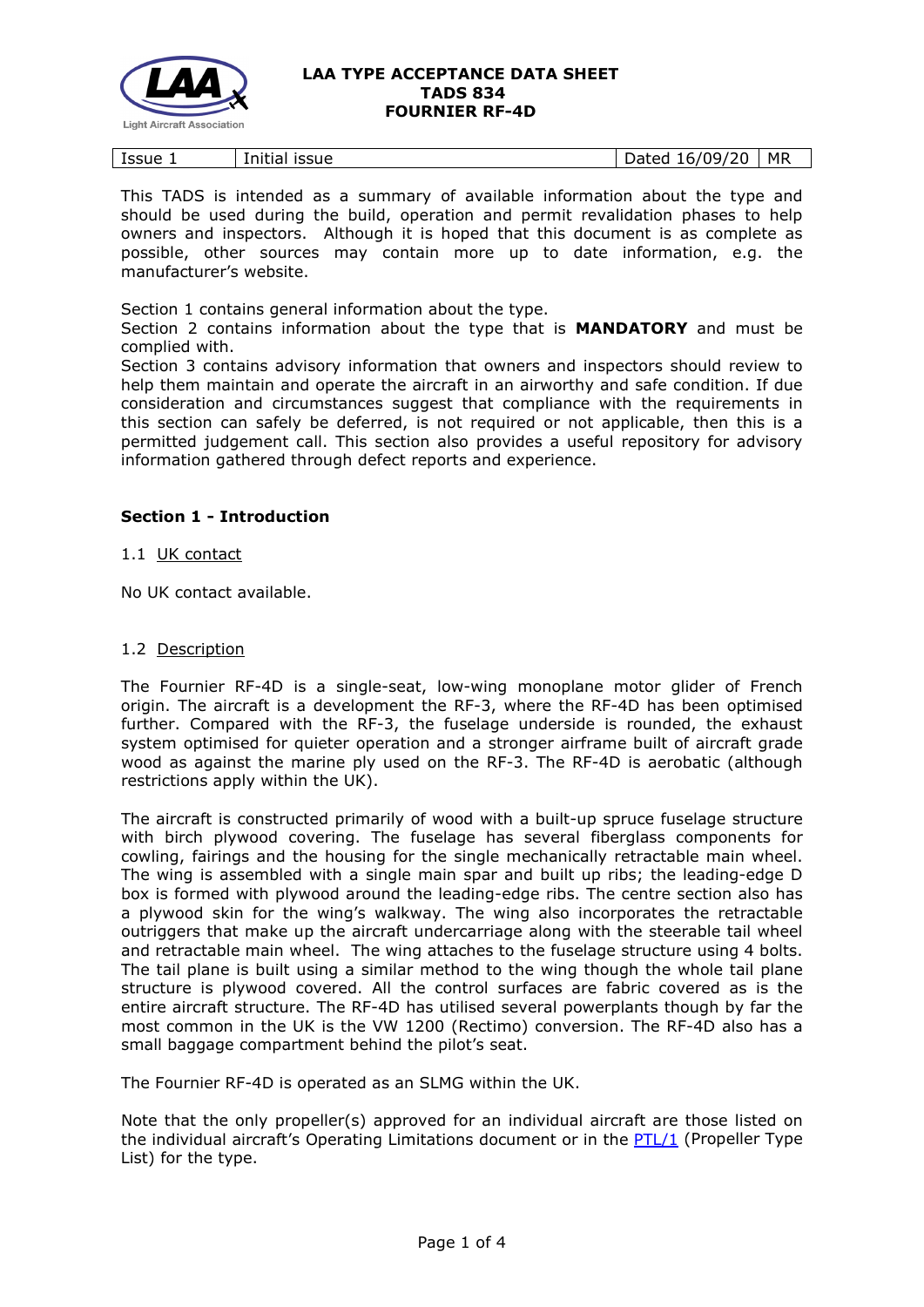

## **Section 2 – Mandatory information for owners, operators and inspectors**

At all times, responsibility for the maintenance and airworthiness of an aircraft rests with the owner. A Condition of a Permit to Fly requires that: *"the aircraft shall be maintained in an airworthy condition".* 

## 2.1 Fast Build Kit 51% Compliance

Not applicable – the Fournier RF-4D is a factory-built aircraft.

## 2.2 Build Manual

Not applicable.

## 2.3 Build Inspections

Inspector approval codes A-A, A-M, A-W or V.

## 2.4 Flight Manual

Alpavia supplied a flight manual with the aircraft.

## 2.5 Mandatory Permit Directives

[MPD 1995-001](http://www.lightaircraftassociation.co.uk/engineering/TADs/834/mpf1995-001r5.pdf) R5 All aircraft previously operating on a certificate of airworthiness.

Also check the LAA website for MPDs that are non-type specific [\(TL2.22\)](http://www.lightaircraftassociation.co.uk/engineering/TechnicalLeaflets/Operating%20An%20Aircraft/TL%202.22%20non-type%20specific%20MPDs.pdf).

## 2.6 LAA Required Modifications (including LAA issued AILs, SBs, etc)

None.

# 2.7 Additional engine operating limitations to be placarded or shown by instrument markings

Notes:

- Refer to the engine manufacturer's latest documentation for the definitive parameter values and recommended instruments.
- Where an instrument is not fitted, the limit need not be displayed.

With VW Rectimo 1200 engine: Maximum RPM: 3600 Maximum Oil Temp: 107°C Oil Pressure: 2 - 3.5 Bar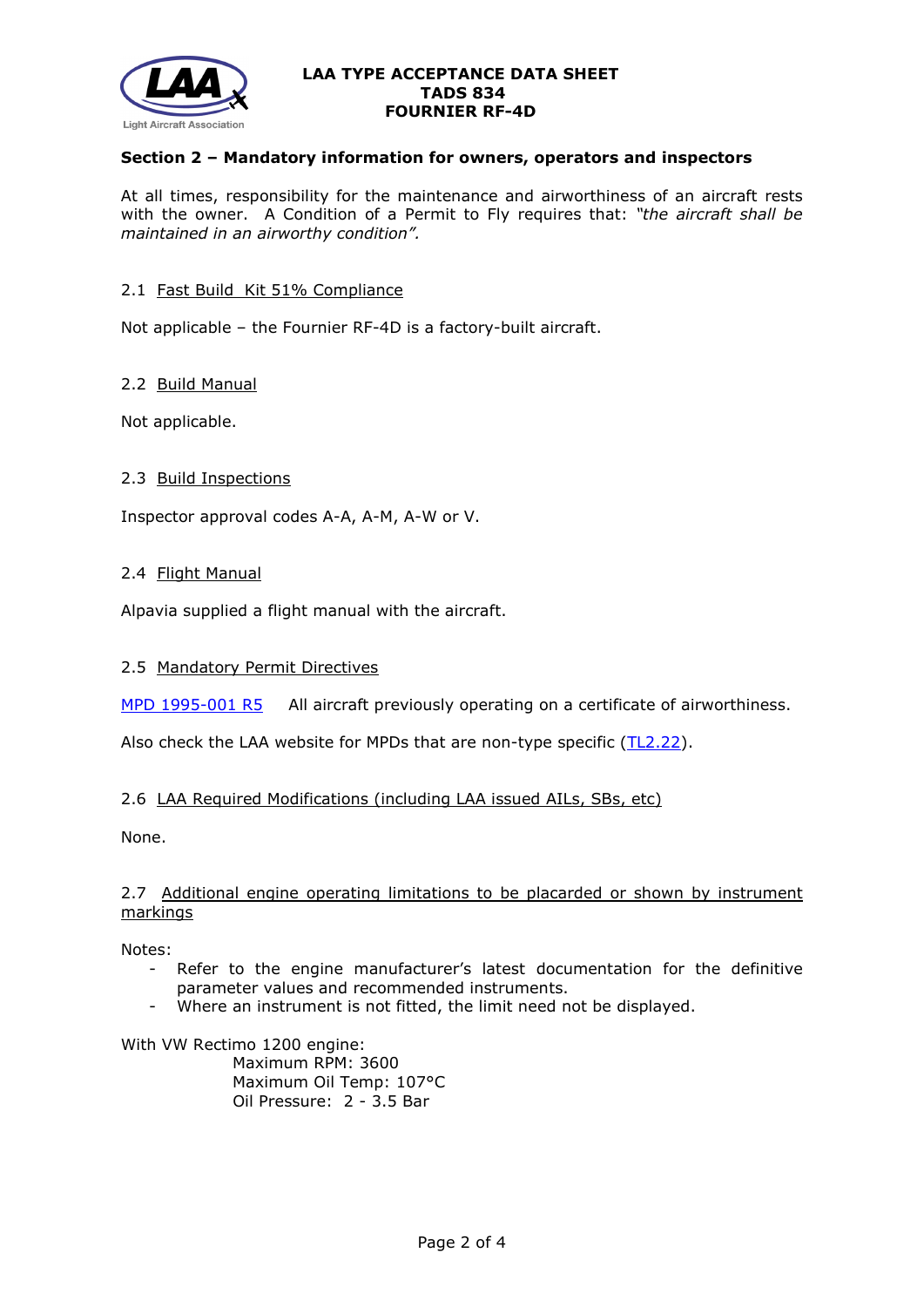

# 2.8 Control surface deflections

| Ailerons     | Up: $19^{\circ}$ ± $1^{\circ}$ |
|--------------|--------------------------------|
|              | Down: 12° ±1°                  |
| Elevators    | Up: $20^{\circ}$ ±2°           |
|              | Down: 20° ±2°                  |
| Elevator tab | Up: $40^{\circ}$ ±2°           |
|              | Down: 40° ±2°                  |
| Rudder       | Left: $25^\circ \pm 2^\circ$   |
|              | Right: 25° ±2°                 |

### 2.9 Operating Limitations and Placards

(Note that the wording on an individual aircraft's Operating Limitations document takes precedence, if different.)

- 1. Maximum number of occupants authorised to be carried: One
- 2. The aircraft must be operated in compliance with the following operating limitations, which shall be displayed in the cockpit by means of placards or instrument markings:
	- 2.1 Aerobatic Limitations Aerobatic manoeuvres are permitted. Intentional spinning is permitted. Aerobatic manoeuvres permitted: Slow Roll, Inside Loop, Stall Turns, half loop and Roll out. Manoeuvres exceeding +4g and -2g are prohibited.
	- 2.2 Loading Limitations Maximum Total Weight Authorised: 390 kg CG Range: 11.3 inches to 19.3 inches aft of datum. Datum Point is: Leading edge of the wing at the root.
	- 2.3 Engine Limitations Maximum Engine RPM: 3600.
	- 2.4 Airspeed Limitations Maximum Indicated Airspeed ( $V_{NE}$ ): 135 knots Maximum Indicated Airspeed, Rough Air (VNO): 113 knots Maximum Manoeuvring Speed (Va): 108 knots
	- 2.5 Other Limitations The aircraft shall be flown by day and under Visual Flight Rules only. Smoking in the aircraft is prohibited.

Additional Placards:

"Occupant Warning - This Aircraft has not been Certificated to an International Requirement"

A fireproof identification plate must be fitted to fuselage, engraved or stamped with aircraft's registration letters.